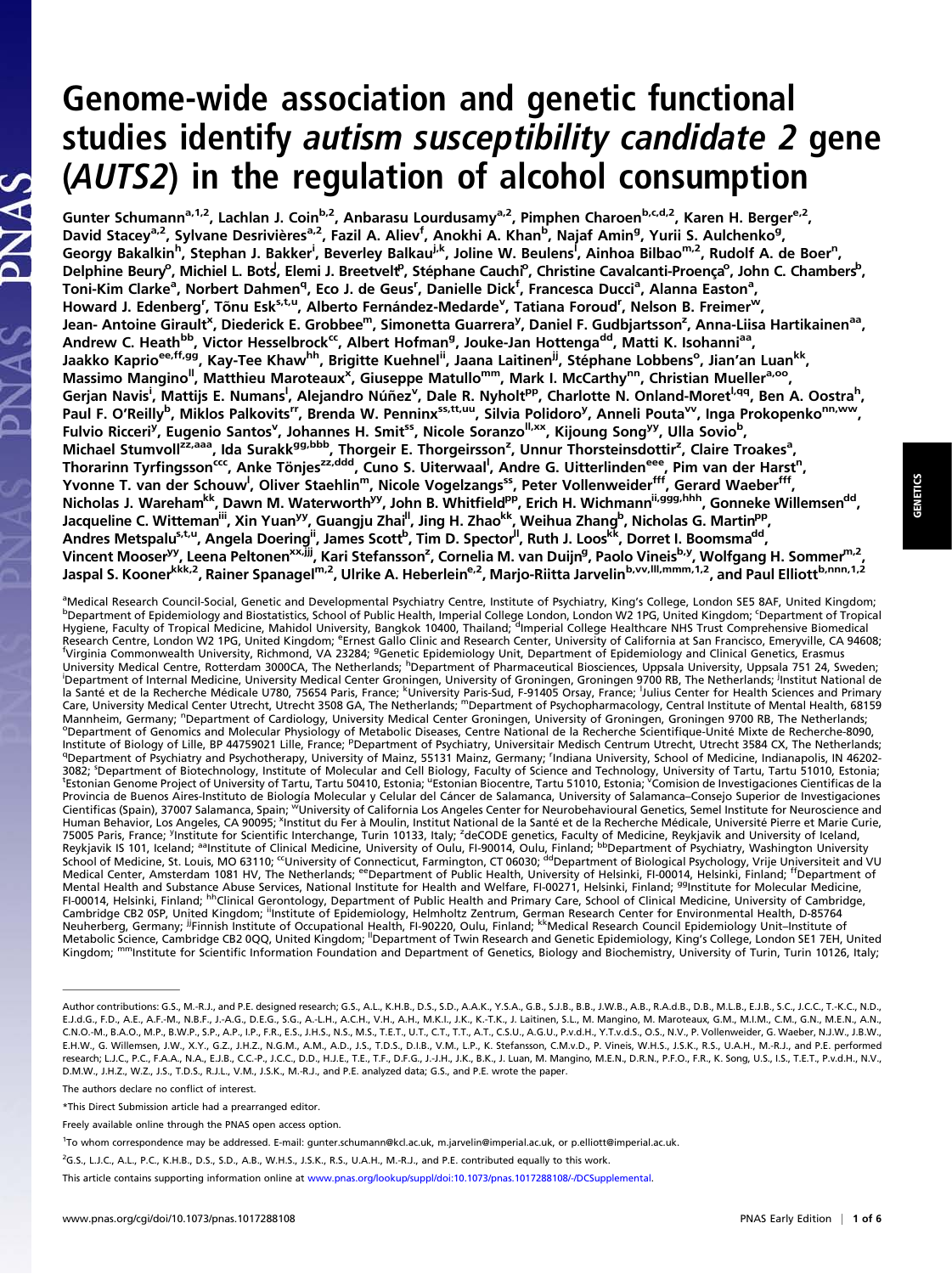<sup>nn</sup>Oxford Centre for Diabetes, Endocrinology and Metabolism, University of Oxford, Oxford OX3 7LJ, United Kingdom; <sup>oo</sup>Department of Psychiatry and<br>Psychotherapy, University of Erlangen-Nuernberg, 91054 Erlangen, Germany; adcomplex Genetics Section, Department of Medical Genetics–Divisie Biomedische Genetica, University Medical Center, Utrecht 3508 GA, The Netherlands; Center, Amsterdam 1081 BT, The Netherlands; ttUniversity Medical Center, Amsterdam 1081 BT, The Netherlands; ttuniversity, H-1094, Budapest, Hungary; <sup>se</sup>EMGO Institute for Health and Care Research, Department of Psychiatr 2333 ZA, The Netherlands; <sup>w</sup>National Institute for Health and Welfare, FI-90101, Oulu, Finland; <sup>ww</sup>Wellcome Trust Centre for Human Genetics, University of Oxford, Oxford OX3 7BN, United Kingdom; <sup>xx</sup>Wellcome Trust Sanger Rotterdam 3015 CE, The Netherlands; <sup>fff</sup>Department of Medicine, Centre Hospitalier Universitaire Vaudois University Hospital, CH-1011 Lausanne,<br>Switzerland; <sup>ggg</sup>Institute of Medical Informatics, Biometry and Epidemiology Grosshadern, D-81377 Munich, Germany; "Department of Epidemiology, Erasmus University Medical Center, Rotterdam 3015 GE, The Netherlands; <sup>jjj</sup>Institute for Molecular Medicine Finland (FIMM), Nordic European Molecular Biology Laboratory Partnership for Molecular Medicine, Biomedicum Helsinki 2U,<br>University of Helsinki and National Institute for Health and Welfare, FI-00014 Cardiovascular Science, Hammersmith Hospital, Hammersmith Campus, Imperial College London, London W12 0NN, United Kingdom; "Institute of Health Sciences, University of Oulu, FI-90014, Oulu, Finland; mmmBiocenter Oulu, University of Oulu, FI-90014, Oulu, Finland; and nnn Medical Research Council-Health Protection Agency Centre for Environment and Health, Department of Epidemiology and Biostatistics, School of Public Health, Imperial College London, London W2 1PG, United Kingdom

Edited\* by Burton H. Singer, University of Florida, Gainesville, FL, and approved February 22, 2011 (received for review November 24, 2010)

Alcohol consumption is a moderately heritable trait, but the genetic basis in humans is largely unknown, despite its clinical and societal importance. We report a genome-wide association study meta-analysis of ∼2.5 million directly genotyped or imputed SNPs with alcohol consumption (gram per day per kilogram body weight) among 12 population-based samples of European ancestry, comprising 26,316 individuals, with replication genotyping in an additional 21,185 individuals. SNP rs6943555 in autism susceptibility candidate 2 gene (AUTS2) was associated with alcohol consumption at genome-wide significance (P = 4  $\times$  10<sup>−8</sup> to P = 4  $\times$  10<sup>−9</sup>). We found a genotype-specific expression of AUTS2 in 96 human prefrontal cortex samples ( $P = 0.026$ ) and significant ( $P < 0.017$ ) differences in expression of AUTS2 in whole-brain extracts of mice selected for differences in voluntary alcohol consumption. Downregulation of an AUTS2 homolog caused reduced alcohol sensitivity in Drosophila ( $P < 0.001$ ). Our finding of a regulator of alcohol consumption adds knowledge to our understanding of genetic mechanisms influencing alcohol drinking behavior.

genome-wide analysis | epidemiologic | transcriptional expression analysis

Alcohol drinking accounts for 9% of the disease burden in de-<br>
veloped countries and is linked to more than 60 diseases, including cancers, cardiovascular diseases, liver cirrhosis, neuropsychiatric disorders, injuries, and fetal alcohol syndrome (1). The burden of alcohol-associated disease is largely caused by the level of alcohol consumption in a population, not alcohol dependence (2). Although much of the population variance of alcohol drinking is nongenetic, reflecting large societal, lifestyle, and behavioral influences, there is also an important genetic component (3). Heritability of alcohol drinking is estimated to be ∼40% (4), and its genetic component gradually grows in importance as individuals age (3, 5). Alcohol drinking behavior, as well as alcohol addiction, has complex, non-Mendelian inheritance patterns, indicating an involvement of multiple genes (5). Accordingly, any single gene contributes only to a limited extent to the phenotypes observed in alcohol consumption (6). In contrast to alcohol addiction, which has been investigated in numerous genetic studies (5), including recent genome-wide association studies (GWAS) analyses (7–9), few genes regulating alcohol consumption in humans have been described—with the notable exception of alcohol dehydrogenase (3, 5, 10). This may, to some extent, reflect the complexity of the phenotype, because the genetic and environmental determinants of alcohol drinking behavior may vary over the lifespan, and there may be substantial heterogeneity of intake and measurement across different populations and studies.

Here, we combine discovery through GWAS with functional genetic studies to identify genetic mechanisms associated with alcohol drinking behavior. We first analyzed GWAS data on daily alcohol intake from 26,316 individuals in 12 populations of European ancestry ([Tables S1](http://www.pnas.org/lookup/suppl/doi:10.1073/pnas.1017288108/-/DCSupplemental/st01.docx) and [S2](http://www.pnas.org/lookup/suppl/doi:10.1073/pnas.1017288108/-/DCSupplemental/st02.docx)A), both for all persons and for 21,607 alcohol drinkers after exclusion of 4,709 nondrinkers;

this is because abstainers may not drink for cultural, health, or social reasons, and this group may include former problem drinkers (11). We then carried out functional genetic studies in both humans and animal models [\(Fig. S1](http://www.pnas.org/lookup/suppl/doi:10.1073/pnas.1017288108/-/DCSupplemental/pnas.201017288SI.pdf?targetid=nameddest=SF1)).

## Results

The geometric mean of alcohol intake among drinkers varied across the samples from 0.09 to 0.24 g/d per kg in males and from 0.02 to 0.16 g/d per kg in females ([Table S1\)](http://www.pnas.org/lookup/suppl/doi:10.1073/pnas.1017288108/-/DCSupplemental/st01.docx). In age-adjusted single SNP regression analyses (additive genetic model) of the contributing cohorts, adjustment using genomic control (12) for inflation because of interindividual relatedness or population stratification was modest ( $\lambda = 1.00{\text -}1.05$ ) ([Table S2](http://www.pnas.org/lookup/suppl/doi:10.1073/pnas.1017288108/-/DCSupplemental/st02.docx)B). In the metaanalyses across cohorts, quantile–quantile plots also showed good adherence to expectation  $(\lambda = 1.03$  for the analyses that included nondrinkers and  $\lambda = 1.02$ for the analyses among drinkers) (Fig.  $S2A$  and B). We identified the top-ranking SNP from each of the six GWAS metaanalyses (i.e., for males and females combined and for each sex considered separately among drinkers and nondrinkers and among drinkers only). This identified SNPs in or near Ras protein-specific guanine nucleotide-releasing factor 2 (RASGRF2), OTU domain-containing protein 3 (OTUD3), chromodomain protein on Y chromosome-like (CDYL), syndecan-binding protein 2 (SDCBP2), neuropilin- and tolloid-like 1 (NETO1), and carboxypeptidase A6 (CPA6) (Tables 1 and 2, [Fig. S2](http://www.pnas.org/lookup/suppl/doi:10.1073/pnas.1017288108/-/DCSupplemental/pnas.201017288SI.pdf?targetid=nameddest=SF2)  $C-H$  $C-H$ , and [Table S3](http://www.pnas.org/lookup/suppl/doi:10.1073/pnas.1017288108/-/DCSupplemental/st03.docx) A and B). To identify further plausible independent association signals to take forward to replication, we applied a procedure in each analysis whereby we removed all SNPs within 200 kb of the top-ranked SNP and then identified the most significant remaining association as the second-ranked SNP. We reapplied this procedure to further identify the third-ranked associated SNP. Among these second- and third-ranked SNPs, we identified four that were intragenic, lying within LHFP-like protein 3 (LHFPL3), muscleblind-like protein 2 (MBNL2), GLIS family zinc finger protein 3 (GLIS3) [\(Table S3](http://www.pnas.org/lookup/suppl/doi:10.1073/pnas.1017288108/-/DCSupplemental/st03.docx)C), and autism susceptibility candidate 2 ( $AUT\hat{S}2$ ) (Fig.  $S2E$ ). Only one of these genes, namely AUTS2, has previously been implicated in neurobehavioral disorders (13).We, therefore, additionally selected rs6943555, the top-ranking SNP in *AUTS2*, for replication (Tables 1 and 2).

Results of the replication analyses [\(Table S4](http://www.pnas.org/lookup/suppl/doi:10.1073/pnas.1017288108/-/DCSupplemental/st04.docx)) for the seven selected SNPs for men and women combined are shown in Table 2. Allowing for 28 tests [SNPs (7)  $\times$  men/women (2)  $\times$  quantile/log (2)], we set significance level for replication at  $1.8 \times 10^{-3}$ ; we recognize that this is conservative, because the tests are not independent (we did not include an extra degree of freedom for men and women combined, because this is based on a combination of the results for men and women considered separately). Of the seven SNPs tested, only rs6943555 in AUTS2 attained statistical significance in the replication analyses according to the above criterion:<br> $P = 1.2 \times 10^{-3}$  and  $P = 6.9 \times 10^{-6}$  for men and women combined quantile transformation and log-transformed analyses, respectively (Table 2). In addition, rs6943555 attained genome-wide significance overall:  $P = 4.2 \times 10^{-8}$  and  $P = 4.1 \times 10^{-9}$  (Table 2).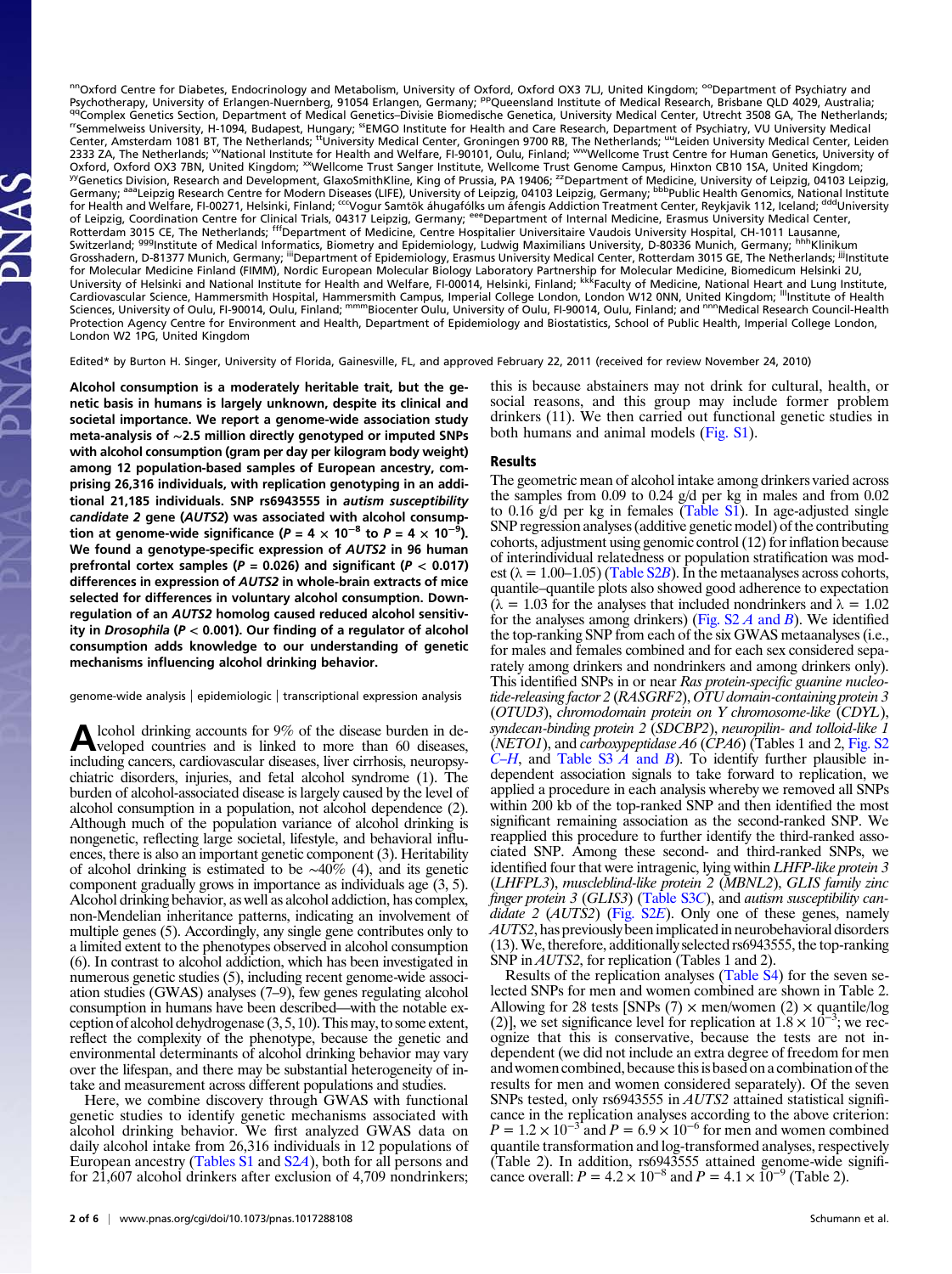Table 1. SNPs selected for replication genotyping: genomic context, reference (minor)/alternative allele, and frequency of reference (minor) allele

| <b>SNP</b> | Chr | Chr band | Nearest gene (bp) | Context            | Reference (minor)<br>allele/alternative allele | Frequency of reference<br>(minor) allele (%) |
|------------|-----|----------|-------------------|--------------------|------------------------------------------------|----------------------------------------------|
| rs16823039 |     | p36.13   | OTUD3 (24,351)    | Intergenic         | CЛ                                             |                                              |
| rs26907    | 5.  | a14.1    | RASGRF2 (0)       | Intronic/promoter* | A/G                                            | 17                                           |
| rs2985678  | 6   | p25.1    | CDYL (4,645)      | Downstream         | T/C                                            | 28                                           |
| rs6943555  |     | q11.22   | AUTS2(0)          | <b>Intronic</b>    | AT                                             | 24                                           |
| rs4500065  | 8   | a13.2    | CPA6 (40,136)     | Intergenic         | C/G                                            | 12                                           |
| rs8090940  | 18  | a22.3    | NETO1 (68,467)    | Intergenic         | A/G                                            | 29                                           |
| rs6104890  | 20  | p13      | SDCBP2 (612)      | <b>Intronic</b>    | T/C                                            | 16                                           |

Chr, chromosome. Reference (minor) allele and frequency of reference (minor) allele estimated in four cohorts, Cohorte Lausannoise (COLAUS), the Rotterdam Study (ERGO), Northern Finland Birth Cohort (NFBC), and Turin (>4,000 samples in each cohort; [Table S1](http://www.pnas.org/lookup/suppl/doi:10.1073/pnas.1017288108/-/DCSupplemental/st01.docx)). Chromosome and position (in Build 36) of SNPs to the nearest gene.

\*Dependent on the isoform of RASGRF2.

In the replication cohorts among drinkers, the minor ancestral allele at rs6943555 is associated with 5.5% lower alcohol consumption (Table 2). Regional association and forest plots for rs6943555 are shown in [Fig. S3](http://www.pnas.org/lookup/suppl/doi:10.1073/pnas.1017288108/-/DCSupplemental/pnas.201017288SI.pdf?targetid=nameddest=SF3)  $A$ –C. Additional analyses in population-based samples with categorical rather than continuous data on alcohol consumption or in alcohol dependence samples did not yield any significant findings (Table  $S5$   $A-C$ ).

Results for men and women considered separately are given in [Table S3](http://www.pnas.org/lookup/suppl/doi:10.1073/pnas.1017288108/-/DCSupplemental/st03.docx)  $\AA$  and  $\AA$ . Although there was a suggestive signal for rs26907 in RASGRF2 in the initial meta-analysis among drinkers (log transformed) in men ( $P = 1.0 \times 10^{-07}$ ), this did not achieve statistical significance in the replication analysis after Bonferroni correction ( $P = 2.4 \times 10^{-02}$ ).

SNPs rs7590720 and rs1344694 downstream of the peroxisomal trans-2-enoyl-CoA reductase (PECR) gene have previously been reported to attain genome-wide significance in alcohol dependence (9). In our analyses of alcohol consumption, P values for these two SNPs were  $\geq 0.5$  in all analyses. We also examined association data within  $\pm 50$  kb of 121 candidate autosomal genes for addictions (alcoholism, other addictions, and disorders of mood and anxiety) listed in a recent review (14). The SNP with the lowest P value for each of the 121 genes is shown in [Table S6](http://www.pnas.org/lookup/suppl/doi:10.1073/pnas.1017288108/-/DCSupplemental/st06.docx).

On the basis of our GWAS and replication findings, we selected AUTS2 for further functional genetic characterization in both humans and animal models. We analyzed gene expression of AUTS2 in silico using BioGPS [\(http://biogps.gnf.org/#goto=](http://biogps.gnf.org/#goto=welcome) [welcome\)](http://biogps.gnf.org/#goto=welcome) and found widespread expression in numerous human tissues, including several brain regions [\(Fig. S3](http://www.pnas.org/lookup/suppl/doi:10.1073/pnas.1017288108/-/DCSupplemental/pnas.201017288SI.pdf?targetid=nameddest=SF3)D). In quantitative PCR experiments of ex vivo human tissue, we detected expression of AUTS2 in the brain regions most implicated in reinforcement mechanisms, the frontal cortex, caudate putamen (including the nucleus accumbens), amygdala (15) and to a lesser extent, liver (Fig. 1A). We then conducted genotype-specific quantitative PCR analyses of 96 prefrontal cortex samples from human brain. We detected increased expression of AUTS2 in carriers of the minor A allele of rs6943555 compared with T allele  $(P = 0.026)$  (Fig. 1B).

We did not identify nonsynonymous genetic variants after sequencing the exons most proximal to rs6943555 in 200 individuals (Materials and Methods).

We further tested the role of *AUTS2* in animal models of alcohol reinforcement. Transcriptional expression analysis of AUTS2 in whole-brain extracts of seven mouse models, known to differ markedly in voluntary alcohol consumption (16), revealed significant expression differences ( $P < 0.017$  after Bonferroni correction for three probe sets) for two of three probe sets:

Table 2. P values in primary GWAS meta-analysis, replication samples, and overall and effect sizes per reference (minor) allele in replication cohorts for men and women combined: quantile transformation (includes nondrinkers) and log transformation (drinkers only)

|                         |                   |                       | P values              |                       |                                 |
|-------------------------|-------------------|-----------------------|-----------------------|-----------------------|---------------------------------|
| <b>SNP</b>              | Nearest gene      | <b>GWAS</b>           | Replication           | Overall               | Effect (95% CI)*                |
| Quantile transformation |                   |                       |                       |                       |                                 |
| rs16823039              | OTUD              | $6.9 \times 10^{-01}$ | $4.6 \times 10^{-01}$ | $4.0 \times 10^{-01}$ | $-0.0028$ ( $-0.0103$ , 0.0046) |
| rs26907                 | RASGRF2           | $6.4 \times 10^{-02}$ | $5.5 \times 10^{-02}$ | $7.9 \times 10^{-03}$ | $-0.0104$ ( $-0.0209$ , 0.0002) |
| rs2985678               | <b>CDYL</b>       | $1.3 \times 10^{-03}$ | $5.0 \times 10^{-01}$ | $1.3 \times 10^{-01}$ | $0.0025 (-0.0047, 0.0097)$      |
| rs6943555               | AUTS2             | $8.9 \times 10^{-06}$ | $1.2 \times 10^{-03}$ | $4.2 \times 10^{-08}$ | $-0.0126$ ( $-0.0281$ , 0.0030) |
| rs4500065               | CPA6              | $9.9 \times 10^{-07}$ | $5.5 \times 10^{-01}$ | $5.0 \times 10^{-04}$ | $0.0023$ (-0.0051, 0.0096)      |
| rs8090940               | <b>NETO1</b>      | $2.5 \times 10^{-05}$ | $4.9 \times 10^{-01}$ | $6.2 \times 10^{-04}$ | $0.0025 (-0.0046, 0.0096)$      |
| rs6104890               | SDCBP2            | $1.3 \times 10^{-02}$ | $5.4 \times 10^{-01}$ | $6.0 \times 10^{-02}$ | $-0.0058$ ( $-0.0242$ , 0.0126) |
| Log transformation      |                   |                       |                       |                       |                                 |
| rs16823039              | <b>OTUD</b>       | $5.3 \times 10^{-02}$ | $5.1 \times 10^{-01}$ | $1.0 \times 10^{-01}$ | $-0.7$ ( $-2.7$ , 1.4)          |
| rs26907                 | RASGRF2           | $7.4 \times 10^{-04}$ | $8.7 \times 10^{-02}$ | $2.2 \times 10^{-04}$ | $-2.6$ ( $-5.5$ , 0.4)          |
| rs2985678               | <b>CDYL</b>       | $1.1 \times 10^{-06}$ | $5.7 \times 10^{-01}$ | $8.4 \times 10^{-03}$ | $0.6$ (-1.4, 2.6)               |
| rs6943555               | AUTS2             | $1.1 \times 10^{-04}$ | $6.9 \times 10^{-06}$ | $4.1 \times 10^{-09}$ | $-5.5$ ( $-7.8$ , $-3.1$ )      |
| rs4500065               | CPA6              | $5.3 \times 10^{-04}$ | $2.4 \times 10^{-01}$ | $2.3 \times 10^{-03}$ | $1.2$ (-0.8, 3.2)               |
| rs8090940               | NETO <sub>1</sub> | $4.6 \times 10^{-03}$ | $4.9 \times 10^{-01}$ | $1.4 \times 10^{-02}$ | $0.7$ (-1.3, 2.7)               |
| rs6104890               | SDCBP2            | $5.8 \times 10^{-02}$ | $2.2 \times 10^{-01}$ | $3.0 \times 10^{-01}$ | $-3.1$ ( $-7.9,1.9$ )           |
|                         |                   |                       |                       |                       |                                 |

Adjusted for sex by stratification in metaanalyses. CI, confidence interval.

\*Effect sizes per reference (minor) allele are percentile rank change (quantile transformation) and percentage change (log transformation).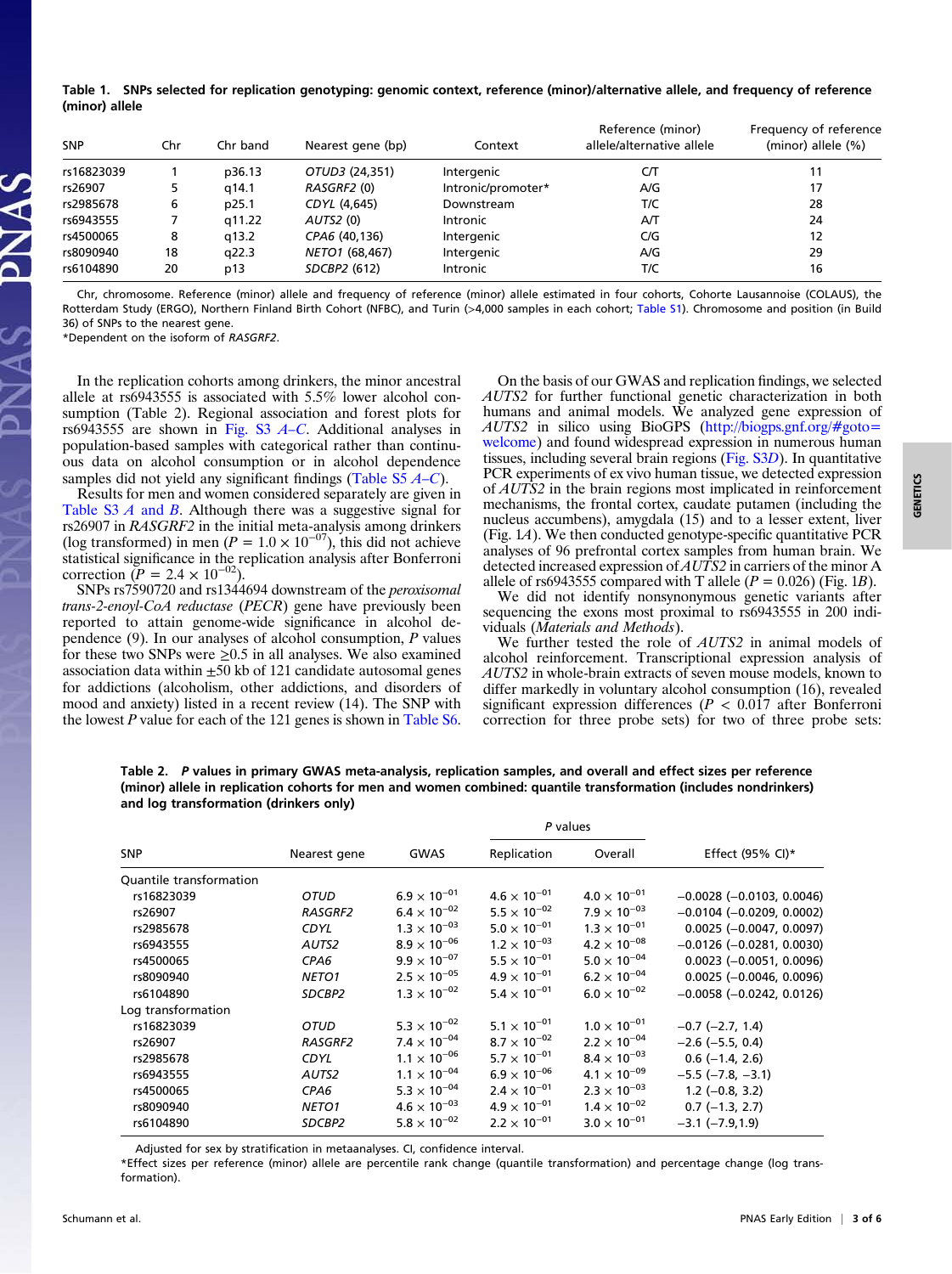

Fig. 1. Functional genetic analysis of AUTS2. (A) Tissue-specific quantitative mRNA expression. Mean mRNA level (SE) of AUTS2, represented by 100/δ Ct, across three independent experiments in human amygdala, frontal cortex, putamen, and liver. Mean Ct values for the housekeeping gene (GAPDH) were similar across tissues: 21.97, 22.42, 21.64, and 19.93, respectively. (B) Genotypespecific quantitative mRNA expression in human prefrontal cortex. Generalized linear model for AUTS2 mRNA levels. Increased AUTS2 mRNA expression observed in carriers of the minor A allele of rs6943555 relative to the major T allele; gene dose effect was significant at  $P = 0.026$ . Regression estimates and SEs are shown for the predictors in the model; negative normalized ΔCt values indicate higher expression levels. (C) Line diagram representing tay (dAUTS2) gene region of Drosophila melanogaster. Exons are shown as boxes and positions of P-element insertions by vertical arrows. Direction of transcription is to the right (arrow; http://fl[ybase.org](http://flybase.org)). (D and E) Sensitivity to ethanol sedation of flies with dAUTS2/ tay P-element insertion. P-element insertion mutants KG00195 and NP0941, in the 5′-UTR and first intron of tay, respectively, exhibit strongly reduced sensitivity to ethanol sedation relative to the control strain  $(F_{2,23} = 20.7; **P < 0.001;$  $n = 8$ ). (F and G) Sensitivity to ethanol sedation of flies expressing dAUTS2/tay RNAi in neurons. Flies harboring both the neuronal GAL4 driver elav- $GAL4<sup>c155</sup>$  and the Gal4-responsive UAS-tay<sup>RNAi</sup> construct exhibited significantly reduced sensitivity to ethanol sedation compared with control flies harboring either transgene alone ( $F_{2,23}$  = 7.4; \*\*P = 0.004;  $n = 8$ ). (H and I) Ethanol absorption of flies with reduced dAUTS2/tay. Internal ethanol concentrations after ethanol exposure for (H) tay RNAi experiment and (I) tay mutants. Neuronal expression of dAUTS2 RNAi did not alter ethanol absorption ( $F_{2,23} = 2.55$ ; P = 0.1; n = 8), and mutants in dAUTS2/tay did not show any significant difference from controls ( $F_{2,11}$  = 0.252;  $P = 0.78; n = 4$ .

 $P = 0.005, P = 0.019,$  and  $P = 0.001$  [\(Table S7\)](http://www.pnas.org/lookup/suppl/doi:10.1073/pnas.1017288108/-/DCSupplemental/st07.docx). Murine AUTS2 maps to a Quantitative Trait Locus (QTL) for alcohol preference detected on chromosome 5 of high alcohol-preferring (HAP1)/low alcohol-preferring (LAP1) mice which were found to have highly significant expression differences of *AUTS2* [\(Table S7](http://www.pnas.org/lookup/suppl/doi:10.1073/pnas.1017288108/-/DCSupplemental/st07.docx)) (16).

Behavioral characterization of two different Drosophila insertion mutants in the *AUTS2* homolog tay (Fig. 1C) showed reduced alcohol sensitivity ( $P < 0.001$ ) (Fig. 1 D and E). Panneuronal down-regulation of tay by RNA interference resulted in a similar phenotype (Fig.  $1 F$  and  $G$ ). These alterations in be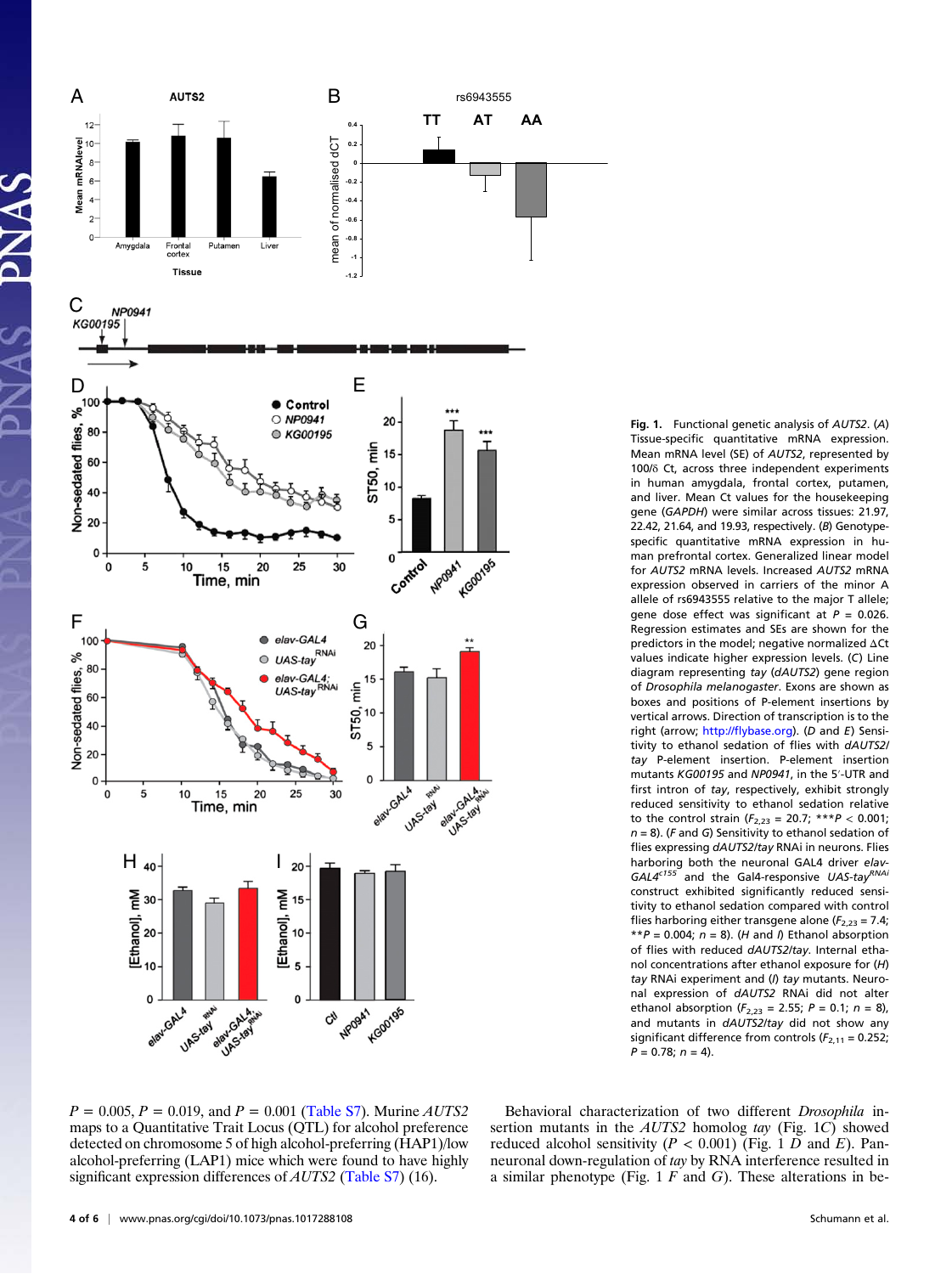havior were not caused by decreased ethanol absorption, because internal ethanol concentrations in mutant flies after ethanol exposure were similar to controls (Fig.  $1 H$  and  $I$ ).

## Discussion

In this study, we identified at genome-wide significance an association of *AUTS2* with alcohol intake, and we used functional genetic studies ex vivo and in animal models to characterize and further validate the signal from GWAS. This has the advantage of providing deeper biological insights than from use of GWAS data alone. The approach may be particularly suited for phenotypes such as alcohol drinking behavior for which the genetic and environmental determinants may vary over the lifespan (3) and where there may be substantial heterogeneity of both intake and measurement across the very large population samples needed for GWAS.

Although the function of AUTS2 is not known, it is developmentally regulated and a highly conserved neuronal nuclear protein (17), first described in the context of autism (13) and mental retardation (18). More recently, it has been associated with Attention Deficit Hyperactivity Disorder (ADHD) (19), which is associated with increased alcohol intake (20). AUTS2 is expressed in striatal dopaminergic neurons (17) involved in reward mechanisms and frontocortical glutamatergic and GABAergic neurons (17) influencing alcohol sensitivity and impulsivity (21). This neuronal expression pattern is consistent with our finding of genotype-specific differential expression of AUTS2 in human postmortem prefrontal cortex and suggests a role for this gene in primary reinforcement (22). It also provides a possible mechanism linking AUTS2 with impulsivity, relevant to both ADHD (19) and alcohol reinforcement.

In our behavioral animal models, we provide corroborative functional evidence for the involvement of AUTS2 in alcohol drinking behavior. The findings in mouse models selected for high vs. low alcohol consumption—especially the observation that AUTS2 maps to a QTL on chromosome 5 (16) in HAP1 vs. LAP1 mice—support the involvement of this gene in mechanisms of alcohol reinforcement. In the case of HAP1/LAP1 mice, this may include an involvement of AUTS2 in regulating alcohol preference (16) as well as impulsivity (23). In contrast, down-regulation of *AUTS2* homolog tay in *Drosophila* results in reduced sensitivity to the effects of alcohol, pointing to AUTS2 mediated regulation of the level of response to alcohol. Although the percent homology shared by mammalian AUTS2 and Drosophila tay proteins is low, a neurological role for Drosophila tay has been described (24). A low level of response to alcohol has been identified as a risk factor for alcohol dependence in both human and animal studies (25, 26). Thus, our functional genetic experiments provide evidence for the involvement of AUTS2 in alcohol drinking behavior across three different species. Our results point to different mechanisms by which AUTS2 may influence alcohol consumption, which might vary depending on the species investigated and its neuro-developmental level as well as gene expression patterns in different brain regions.

In summary, our approach combining signals from GWAS with functional genetic studies identifies  $\overline{AUTS2}$  in the regulation of alcohol intake in both humans and animal models. Our findings indicate the potential importance of common genetic variants influencing levels of alcohol consumption in the general population and may lead to a better understanding of mechanisms underlying alcohol drinking behavior.

## Materials and Methods

Alcohol Intake Data. Quantitative information on alcohol consumption among the 21,607 drinkers was obtained from study-specific questionnaires. It was converted into grams per day intake using standard conversion factors and divided by body weight (kilograms). In the analyses that included nondrinkers, we ranked individuals according to intake (grams per day per kilogram) and performed the data analyses using the resultant study-specific quantiles. Individuals were ranked 1–N within each population sample according to intake. We calculated, for each percentage rank, the quantile value under a unit normal distribution, which was then treated as a quantitative variable in subsequent analyses. Where intake was tied, each individual was randomly assigned a relative rank, and the mean of their quantile-transformed values was used. For example, if there were M nondrinkers in the cohort, the ranks 1–M were randomly assigned (without replacement) to each of the nondrinkers. In the analyses of drinkers only, we used log transformation to normalize the data.

GWAS Meta-Analysis. For GWAS, genotyping was done on a variety of platforms (Affymetrix 500K, Illumina HumanHap 300, Illumina 317K, Illumina 370K, and Perlegen 600K); rs6943555 in AUTS2 was directly genotyped on the Affymetrix 500K platform. Imputation of nongenotyped SNPs in the HapMap CEU v21a or v22 was carried out within each study using MaCH (27) or IMPUTE (28, 29) ([Table S2](http://www.pnas.org/lookup/suppl/doi:10.1073/pnas.1017288108/-/DCSupplemental/st02.docx)A). SNPs were excluded if imputation quality score assessed by r2.hat (MaCH) or .info (IMPUTE) was <0.5 or minor allele frequency was <1%. We carried out analyses for men and women combined (stratified by cohort and sex) and for men and women considered separately. We performed age-adjusted single SNP regression analyses under an additive genetic model using SNPTEST, PLINK, and GENABEL ([Table S2](http://www.pnas.org/lookup/suppl/doi:10.1073/pnas.1017288108/-/DCSupplemental/st02.docx)A). Cohort- and sex-specific effect estimates were oriented to the forward strand of the human genome reference sequence and adjusted for inflation caused by interindividual relatedness or population stratification using genomic control (12). We then conducted meta analysis across cohorts using an inverse variance weighted fixed effects model.

Replication Analyses. For replication, we chose top-ranking SNPs, which were selected on the basis of (i) association test results from the GWAS metaanalyses and (ii) biological plausibility. First, we chose the SNP with lowest P value from independent regions of association in the GWAS metaanalyses for all persons, drinkers only, men and women combined, and men and women considered separately. Then, for each of these six analyses, we looked for intragenic SNPs among the second- and third-ranking regions for which we sought information on biological relevance of the genes for neurobehavioral traits as a further basis for inclusion in the replication studies. We carried out direct genotyping or in silico replication of the selected SNPs in seven independent samples with continuous data on alcohol consumption [\(Table S4\)](http://www.pnas.org/lookup/suppl/doi:10.1073/pnas.1017288108/-/DCSupplemental/st04.docx).

Twin Studies. One of each monozygous twin pair was included in the Australian Semi-Structured Assessment for Genetics of Alcoholism (SSAGA). In the Finnish Twin Cohort (FTC), we used mean alcohol consumption if both twins were drinkers and the value of the drinking twin if the cotwin had missing data or was an abstainer. Both twins in the Twins U.K. sample were used with family structure taken into account in the association model.

Fine Sequencing of AUTS2 Proximal Exons. Sequencing of AUTS2 exons most proximal to rs6943555 was done in 200 individuals from the Data from an Epidemiological Study on the Insulin Resistance syndrome (DESIR) study using an ABI 3730xl DNA Analyzer. It revealed two rare noncodingmutations (3,815: T/del; 4,123: C/T) in exon 4 of the predicted long isoform and three rare noncoding mutations (112: C/G; 113: A/G; 331: A/G) in exon 5 in the short isoform of AUTS2.

Human Brain Tissue and Genotype-Specific Expression. Postmortem sample. Brains from suicide victims (17 male and 10 female) and control individuals (41 male and 28 female), a total sample of 96 individuals, were obtained at autopsy at the Department of Forensic Medicine, Semmelweis University Medical School (Budapest) (30). The brains were microdissected and stored in the Human Brain Tissue Bank, Budapest. Medical, psychiatric, and drug histories of suicides were obtained through chart review and interviews with the attending physician/psychiatrist and family members. Control participants did not have psychiatric illness or alcohol or drug abuse during the last 10 y. Causes of death in control subjects were acute cardiac failure or traffic accident. After removal from the skull, the brains were rapidly frozen on dry ice and stored at −70 °C until microdissection (2 d to 2 mo later). At time of dissection, the brain samples were sliced into 1- to 1.5-mm coronal sections at 0–10 °C. Cortical areas were cut from the sections using a fine microdissecting (Graefe's) knife or microdissecting needles; the dorsomedial prefrontal cortex (Brodmann area 9) was dissected just dorsal to the frontopolar area, including the most anterior portions of the superior and middle frontal gyri. The samples were stored at −80 °C until further use. Tissue harvesting occurred after written informed consent was obtained from next of kin and with local ethics committee (Semmelweis University) approval.

Sample preparation. Total RNA and DNA were extracted from brain tissue using TRIzol according to manufacturer's protocol (Invitrogen). Before cDNA synthesis, the RNA samples were prepared using the RNeasy Mini Kit (Qiagen) and treated with RQ1 RNase-free DNase (Promega) following the manufacturer's